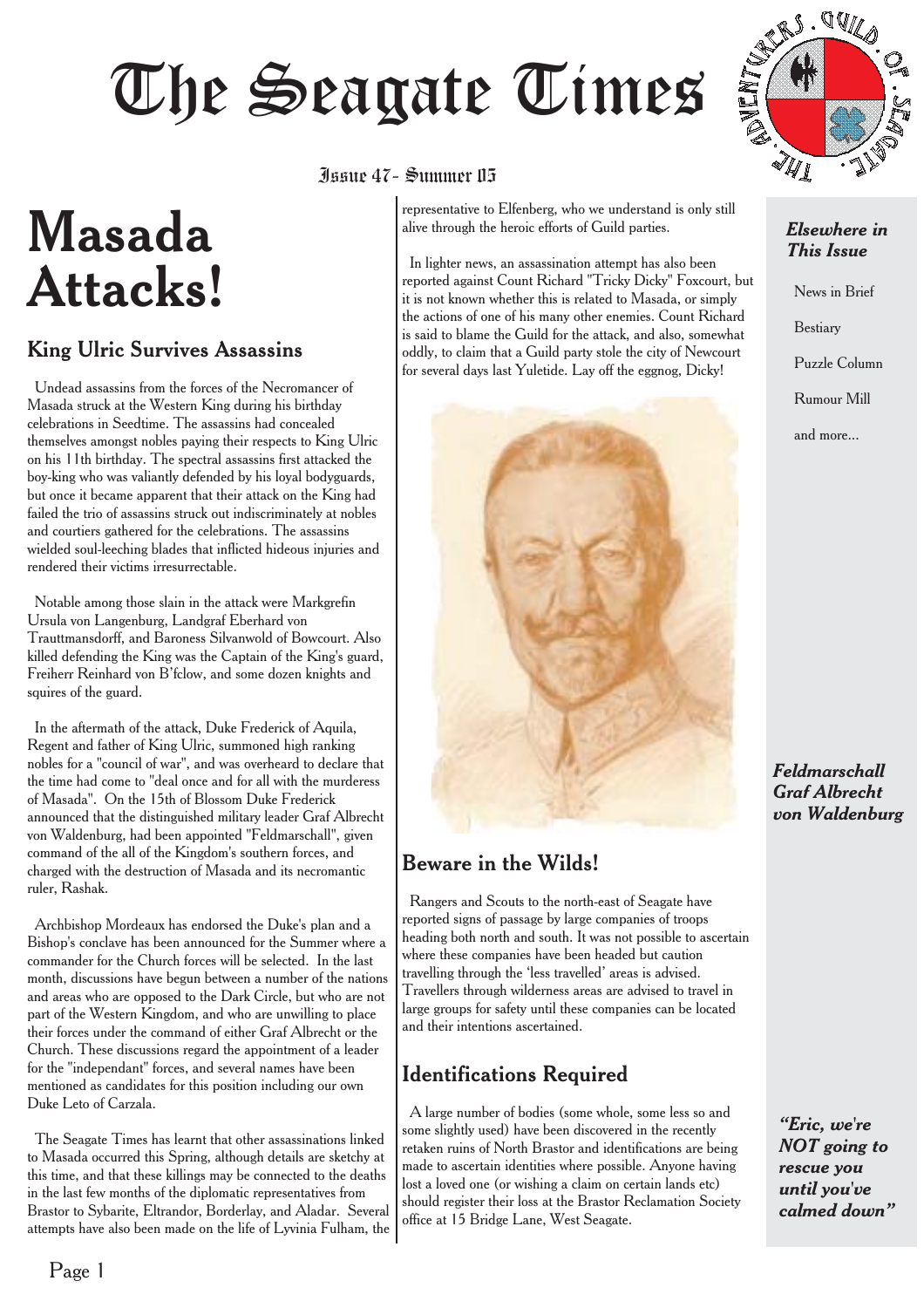*Father Broc:*

*"I'm not a looney!"*

# **Brastor Liberated!**

#### Army Prevails Over Undead Hordes

Reports from the front indicate the Duke's forces have complete control of Brastor holdings. The Army is rebuilding the main towns as centres of supply. There are few buildings or goods left in useable form. Smoke could be seen rising from fields set fire by the retreating forces of the Dark Circle.



The edge of the Dark Circle, being the area where undead can roam freely, is somewhat south of Brastor Town. Actual Dark Circle forces have not bee encountered for some two weeks now, although truth be told the Carzaland forces are not following up very rapidly.

Several Brastor nobles, who briefly rode out from Seagate to observe the progress, have complained to the Duke of Carzala about how slowly their lands are being liberated. A senior official, who did not wish to be named, said the nobles should get off their silken arses and liberate their own lands, rather than moan about us.

Apparently there is some debate as to whether liberated land will automatically be returned to the previous owners or fief-holders, or whether it will be divided out on merit to those that fought to regain it.

As if to illustrate the whole problem of zealotry, a score of Western Kingdom knights caused their own demise when they rashly gave chase to some retreating enemy footsoldiers. A scout party sent out the following day reports that evidence suggests the knights followed the enemy over a

ridge and into a large encampment of undead. The knights apparently came from Aladar - being younger sons and officers of Aquila and Bowcourt who gained their lands and titles at the end of the civil war some ten years ago - and their luxurious living has created significant debts in Seagate, most of which will be paid.

Closer to home, we have seen the arrival of two brigades from Eltrandor. These have to take up the fight against the Dark Circle. Advance units began arriving on 1st Blossom and all were encamped by Beltane.

Sir Geofrrey Hafnick, senior military commander for the Duke of Carzala,

said "These people are essential for the future campaigns against the Dark Circle. It shows that we are not alone and that his Grace's diplomacy is rallying the whole of Alusia to our aide."

Sir Reginald Piccott, Commander of the Southern Watch, said "This is truly fortuitous as we can now rest several units in preparation for the summer campaigns."

A Trooper who did not wish to be named said "About bloody time, but where I am to graze my sheep?"

The first brigade to arrive is part of the Kiltary Heavy Legion, and comprises some 500 armoured cavalry, 1000 heavy foot and a company of engineers. They are encamped on the Old East common. Watching the extensive training and exercises in trench warfare, assaulting strongpoints and smashing through the centre of an enemy battle line makes for a diverting afternoon tea-party.

The second brigade is of medium infantry from the Halph Legion. It has about 800 medium foot, 600 hobellars (very mobile mounted medium infantry who dismount to fight on foot) and a company of artillerists. Encamped on the West Common they are often used as an Opposing Force for the Kiltary Heavy Legion in the exercises. They specialise in open manoeuvre warfare, and exercises show they can move pretty damn quickly. Senior Carzarlan officers have observed the training, to better utilise their obvious military prowess.

#### Seagate Social Scene Swings!

The new troops in and around Seagate have contributed to the cosmopolitan 'feel' of Seagate of late and provided endless reasons for well to do ladies of Seagate to attend various balls and parties. The seamstresses have all been very busy supplying new clothes for the latest season and the ladies of Seagate are dressing to impress these new troops who live in a kingdom across the sea which is untroubled by Dark shadows in nearby lands.

The officers have been welcomed into Carzalan society like long-lost cousins. An admirer of Colonel Sir Bryn Denjeit, commander of the Kiltary brigade, said most of his officers



*Discussion between Rocsinger & Sian (two*

*courtiers):*

*"Does one use a shovel or silverware for moving diety blessed excrement?"*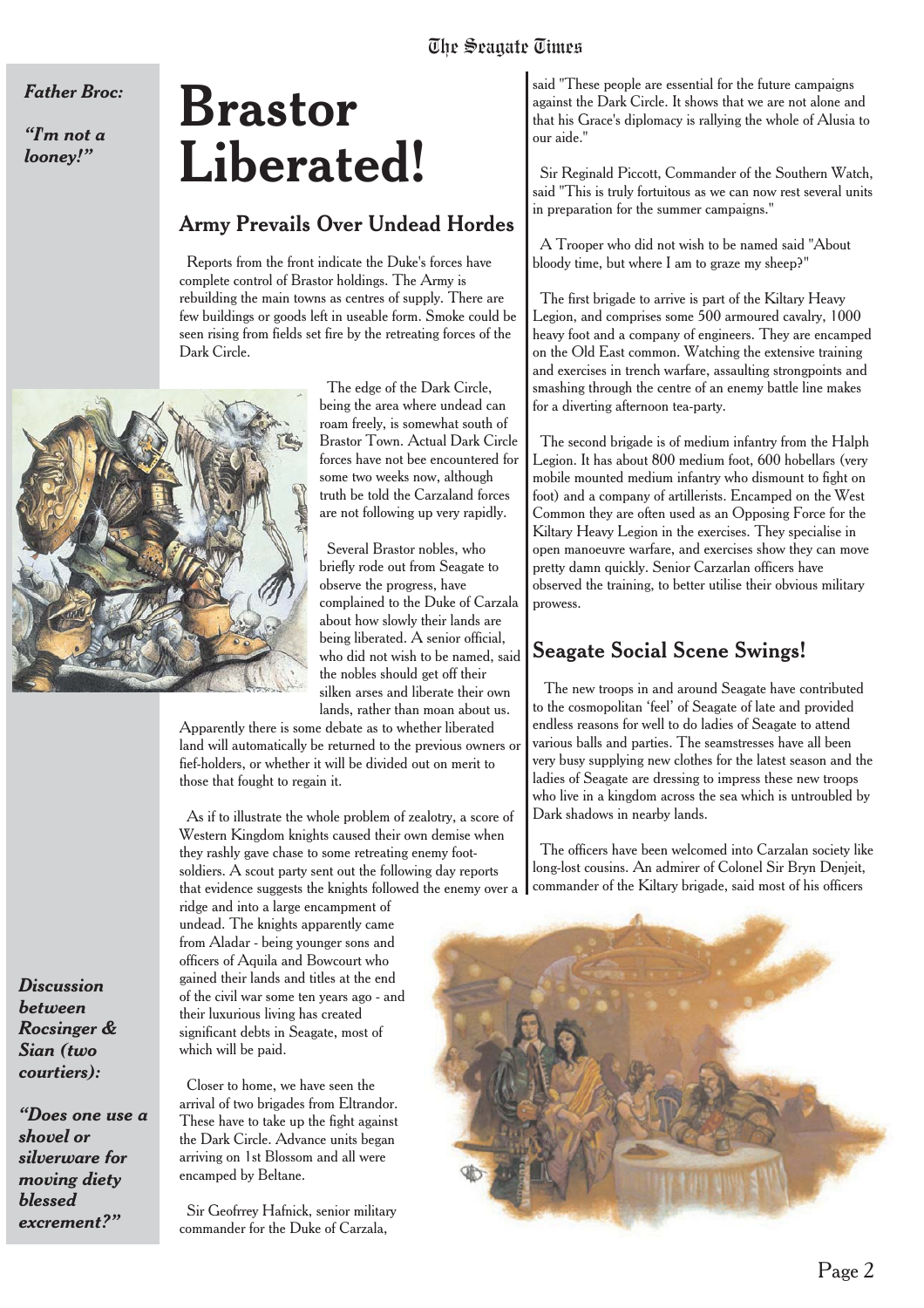were delightful, and although not knights nor peers, were gentiles with large estates.

Lady Alethia Davish, Commander of the Halph Brigade, has cut a swathe through the heart of Carzalan bachelors, apparently through her inexhaustible dancing, which I guess is a good sign for the forthcoming battles.

Lady Mary Darnley announced recently that the engagement of her daughter Sophia to Sir Frederrick Horzenthrup, late of Aladar, has been annulled due to his unfortunate death. It is unfair to say she had 'entertained' several other offers whilst he was on manoeuvres, but sources did add that said she only broke down and cried when she learnt the fortnight's 'mourning' meant she couldn't attend the next three balls.

And talking of balls, there has rarely been a more splendid sight than a beautifully appointed damsel, dancing so gaily that she is quite oblivious to the grass stains on her back. But truly, who can but blame them, being encouraged by vulgar mothers to snare a man regardless of method, given the number and breeding of those who swell the prestige of Seagate so recently.

And as for quality breeding! A score or more representatives, and their retinues, from nearly every independent nation, and some not so independent, have responded to the Duke of Carzala's call for a Council of War to build an alliance to end all alliances and smite the Dark Circle and all enemies of righteousness.

The influx of hundreds of eligible gentlemen, and several thousand more not so well heeled, has left a mark across the whole of Carzalan society, with it almost impossible to find a milk maid or tavern wench for ten leagues at least.

#### New Edge of Dark Circle Mapped

Recent missions by the Castellan Borderers to map out the edge of the Dark Circle have been a success. Latest reports from the field show that the Dark Circle has retreated and Brastor is now liberated.

In less hopeful news a recent Guild party has reported that Brastor township has been razed to the ground and little is left standing. The areas around Brastor are also still infested with Rashak's minions and other unsavoury characters in particular followers of Aim have been sighted in the region.

The Dark Circle has been a part of our lives now for over a decade. In this reporter's opinion, it is high time the Duke did something about this scourge and returned our lands to their rightful owners.

#### Eltrandorian Force Lands in Carzala

The two 'volunteer' Brigades from the Kingdom of Eltrandor were greeted by the Duke of Carzala and feted in Seagate. The Brigades are here in response to Carzalan plea for aid in the war against the Dark Circle. While these represent a substantial increase in 'Carzalan forces they will be deployed to relieve currently stretched Carzalan forces on the front lines in the fight against the Dark Circle forces.



#### Volunteers Needed

Prompted by members desire to take a more active and visible role in the fight against the Dark Circle, the Seagate Adventurers Guild is establishing an outpost near Regars Keep to support the deployed Carzalan and Eltrandoran troops. We will be offering healing, magical protections and enhancements, armour and weapons repairs, and entertainment.

Guild members of all levels are asked to volunteer some of their time to supply these services. We are seeking volunteers with the following skills and abilities: - Healers and Healing Mages (Celestial/Mind/Earth/Water/Rune) - Mages with long duration protection/enhancement spells (E&E/Earth/Celestial/Rune/Air/...) - Armourers, Weaponsmiths, and Mending-Binders skilled in these areas - Herbalist/Cooks and Wicca to keep the energy levels up - Troubadours and Courtiers to entertain and inspire the troops and inform them of the beneficial services the guild is offering - Air/Wicca/Rune/Celestial mages for transport duties. Warriors and other skilled fighters for guard duty at the outpost. Senior guild members and trainers will be onhand to supervise and teach the volunteers (at usual rates).

*[You may volunteer a minimum of time by electing to do your training in these abilities at the outpost at standard time and costs. If you are volunteering significant time instead of training or making other major contributions then inform your next GM when presenting your ranking and they may seek guidance from the Campaign committee for an appropriate reward.]*

*Sian (Mind mage):*

*"Let it be known I do not want the scribe notes to reflect that I helped free two necromancers."*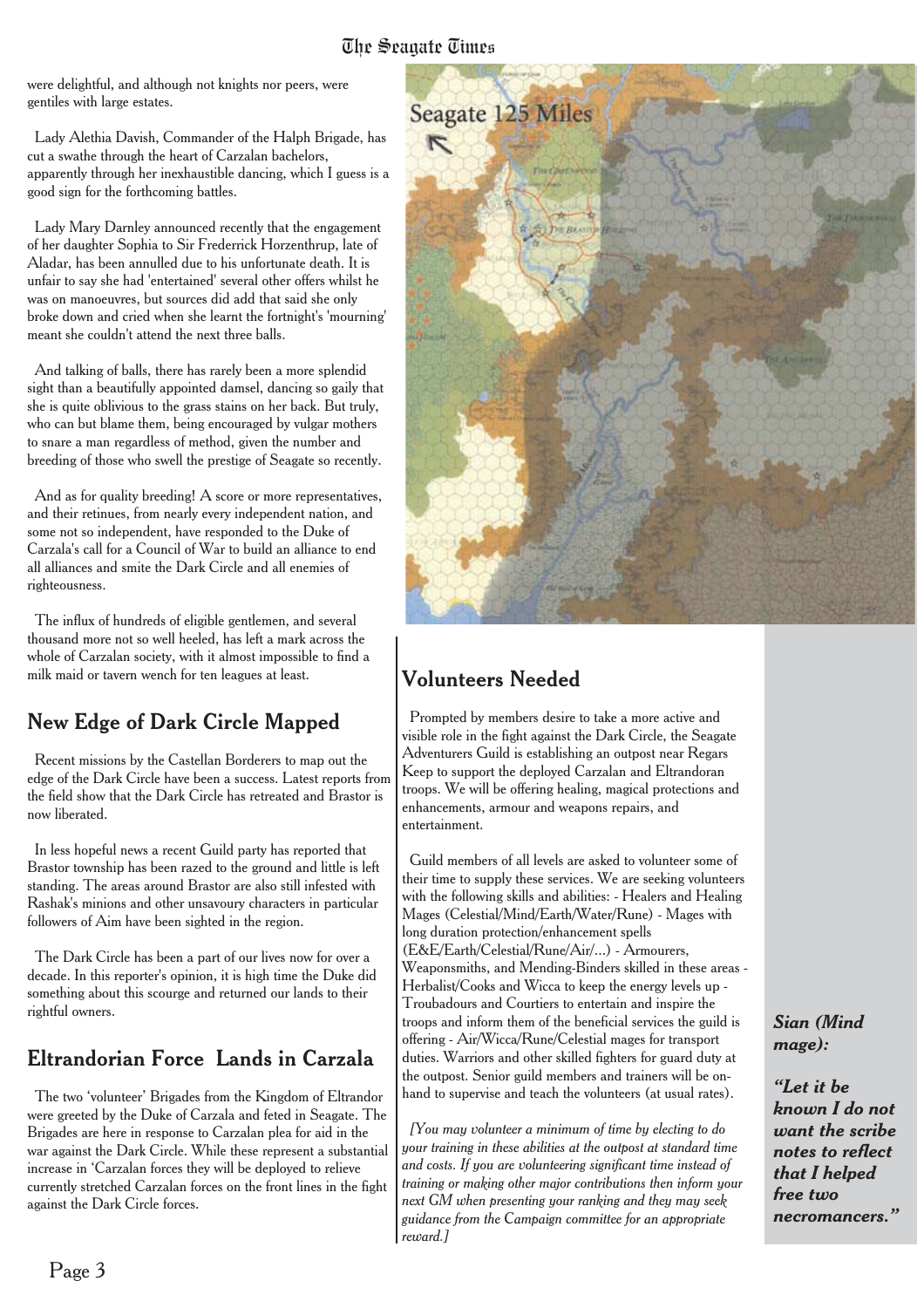*Rocsinger, on Sian hypnotising him:*

*"I've adventured with him before - I trust him."*

#### **Pearl Crisis in MMHS resolved — Spy shortage not to blame —**

It was admitted by Baroness von Espie, MMHS's Kommissar of International Affairs, that the jewellery trade has fallen heavily in the past three years, especially in semiprecious & foreign jewels. As Director of the Costumiers' Informal Association, the Baroness (pictured) denied that the downturn was due to the lack of international Arms trading and spying at MMHS since the peaceful resolution of the Baronies Conflict and the Restoration of the Republic in Destiny:

"It has long been rumoured that spies and international assassins drive MittelMarkHauptStadt's jewellery trade. What can I say? That is an amusing misperception. In fact there was an overabundance of supplies and trade four years ago with the coronation of Marquis Diego and the ensuing ascension gifts. Naturally the artificially high market could not be sustained indefinitely.

"However with the

Refusing to comment



*Baroness von Espie*

"I don't think *Civil War* is the right phrase … perhaps you mean unrest. Although there was initial uncertainty as to which step-sister was the Heir, that has now been clarified. Correctly. Besides ex-Baroness Corazón [meaning Destiny's Colonel Sanitago (ed.)] never gets irate, no matter how dire the situation. It's only those about her who lose their heads.



**River of Beer Discovered in Superstition Mountains**

A previously undiscovered natural river of beer has been found deep in the Superstition Mountains. The existence of the Krautlager River, as it has been named, came as a pleasant surprise to most Dwarves as it is not even charted in maps of their legendary Mountain range. The river of beer is believed to be the result of a fluke of nature. Fresh water from an underground spring flows down a riverbed surrounded by wild hops and barley plants. As the plants are periodically washed into the river, fermentation eventually occurs. The result is a delicious golden lager, which bubbles through the woodlands.

Dwarves from around the world have been making pilgrimages to the Krautlager River since its discovery earlier this year. Many of these beer pilgrims have bathed in the beer believing it has magical powers that can increase their consumption and tolerance levels. Others just want to drink from the river rather than pay to drink in a traditional Dwarven pub. The existence of such a river has long been a legend in parts of Bavaria. Traditional Dwarven folklore is filled with beer river references, and dwarven schoolchildren are taught about beer rivers from an early age. "This is the discovery of the century," explains renowned Dwarven historian and alcoholic WordSmith.



#### **Lightning Rods You Can Wear!**

**Maverick mechanician, Mortimer Graves, has come up with an elaborate device designed to protect you from deadly lightning strikes, and he swears that it's safe because he's tested it repeatedly — on himself!**

"I am pleased to announce the unveiling of the greatest invention since the umbrella," says Mortimer "The L-3 Graveshield works along the same principal as a lightning rod, but this is the first time that the technology has been applied to people instead of buildings."

Mortimer says his goal is to provide maximum protection from lightning strikes which kills five hundred people and injures fifteen hundred more in the Carzala each year. The Graveshield allows the wearer to absorb lightning as it strikes. When lightning hits the rods attached to the wearers head, it travels along a copper wire to a backpack the user wears. The backpack stores the lightning bolt for later use. Once full the backpack is exchanged for an 'empty' backpack.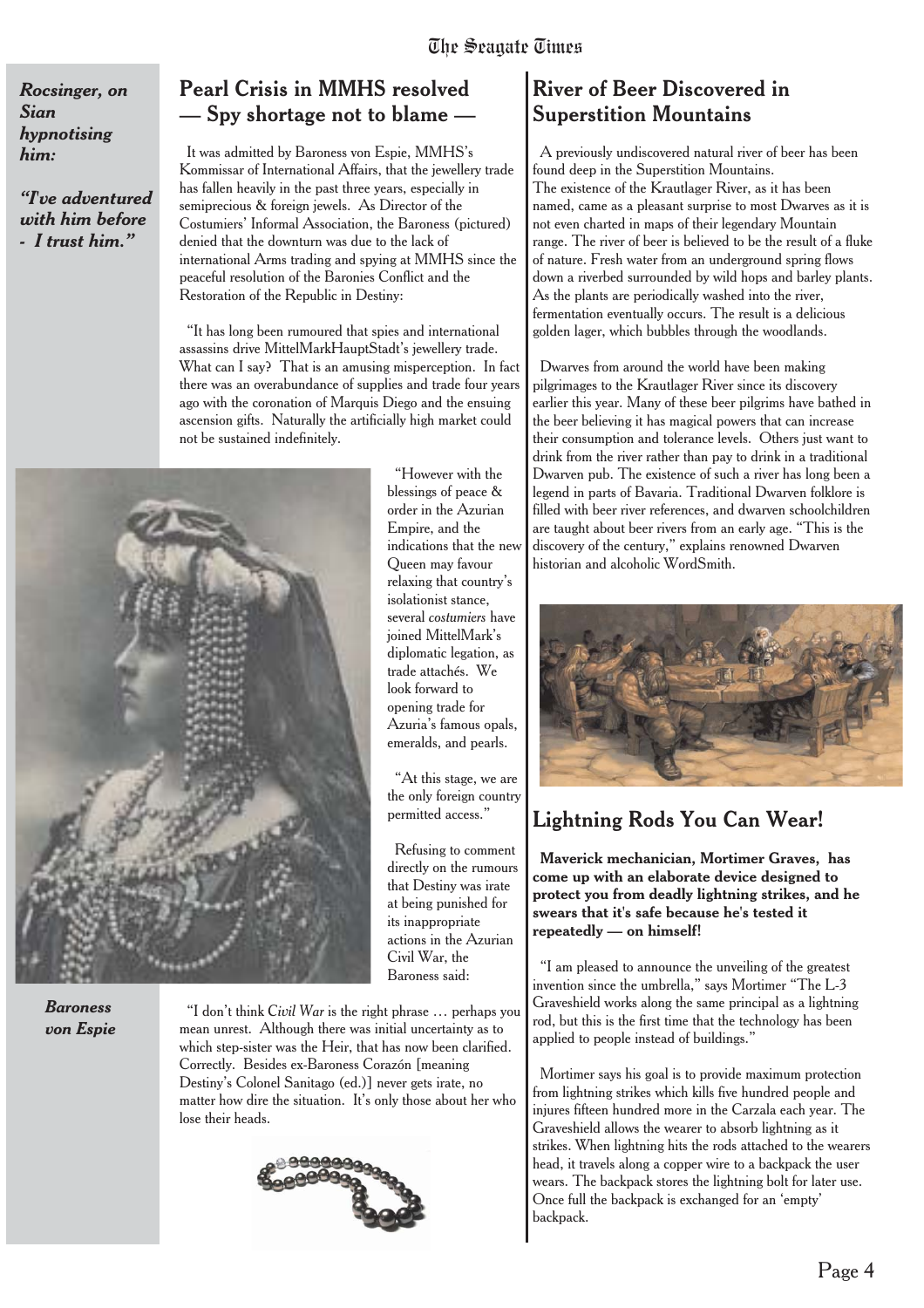## The Seagate Times

Mortimer says he's been hit by lightning several times while testing the device, but each time, his invention has kept him safe. "In 15 tests performed over the past year, the L-3 Graveshield has performed flawlessly. I am very fortunate to be able to stand here and tell you this because there were a couple times when I really thought I was a goner."

Asked what it feels like to be struck by lightning, Mortimer responds, "It tickles! It's really a tingly sensation from head to toe." Mortimer says that his invention will be moderately priced and available to the public in time the next guild meeting. "Anyone who wants a Graveshield will be able to afford one." But experts from the Mechanician Guild warn that people should stay far away from this invention. "It's an accident waiting to happen," one expert says. "One of these days Mortimer's inventions are going to get someone seriously hurt." Mortimer says that will never happen. "My device is 100 percent guaranteed, unless you foolish enough to strike the backpack - they you get what you deserve. With this remarkable contraption, people will be dancing in lightning storms, mark my words."

Speculation is rife amongst the cities mechanicians as to the real purpose of Mortimers invention. The current rumors suggests Mortimer plans to use the captured lightning bolt to power his mechanical hobbit 'pleasure' women, as Mortimer is well know for complaining that they were winding down at the most inconvenient times.

#### Azurian Report

The Civil War in Azuria was won when the new Empress's half-sister disappeared and her faction collapsed. Rumours variously include a one-way portal to the Seventh Plane, fine mincemeat, primordial jam, a pocket-dimension oubliette, and the external imposition of Absolute Order.

All remaining major nobles have pledged fealty; with some concessions to the peasantry. Ceils and other military forces still occupy principal cities. Settle weather continues.

## Arson or Expurgation?



action against Necromancers, a splinter group of the Brastor Liberation Army burned the ruined remains of Dramus Shadowspawn's manor house down to bedrock last

As part of a wider

month. Reports that guild members and local fae were involved were hotly denied by at least three different paramilitary militia factions. "It woz us, we did it, and we'll do it again" appears to be the official line.

In related news, a tentacled nameless horror over three hundred yards long has been spotted moping around the site, which is also being rapidly overgrown with young trees as the Filgeso forest reaches out to reclaim the grounds.

## Portal Conundrum Solved

A guild party has succeeded in uncovereing the pattern to the layout of portals on the Plane of Paleolithica, so that further exploration should be much simpler. They claim also to have found a source of income on Paleolithica itself. "Would you believe it, Rodrigo was half right," a spokeman said. "But altogether wrong..."

The party were only able to explore through one portal, which lead to a plane called Garweeze Wurld. They described this plane as one of insane adventurers, mad dungeon designers and really warped shapers. "Who in their right mind would develop hip-waders of protection?" Nevertheless they believed the plane presented a lucrative source of income and magic. Especially if you had a use for hundreds of odd dirty socks.

## **The Adventurer's Guide**

#### **Tips for success**

Control spells are an excellent tool for bringing confusion upon your enemy.

Random fires make great distractions.

When you've soothed the giant hornets, don't go poking their nest.

It does not pay to get separated from the party in the middle of a combat.

Turning yourself into a panda in the middle of a fight is not generally regarded as being a good idea.

The mind mage is your friend, especially his ESP.

The enemy mind mage is not your friend - especially when he has telepathy. Make sure he dies quickly.

Targeting the military scientist is good tactics - unless you happen to be on the receiving end.

Avoiding the guards is good - so be quiet when they're near!

Non-mind mages are advised not to experiment with the transformation spell.



*Amber (laughing at sulking Eric): "You wouldn't begrudge us our amusement"*

*Eric: "I'm a dwarf. It's my job to begrudge everything"*

*Haagan: "But that's what makes it so funny"*

*Let's play guess who's got the higher willpower-*

*Adam [fawning]: "I do apologise for summoning you.*

*Elemental [confused]: "er, Yes? ... Master?? ..."*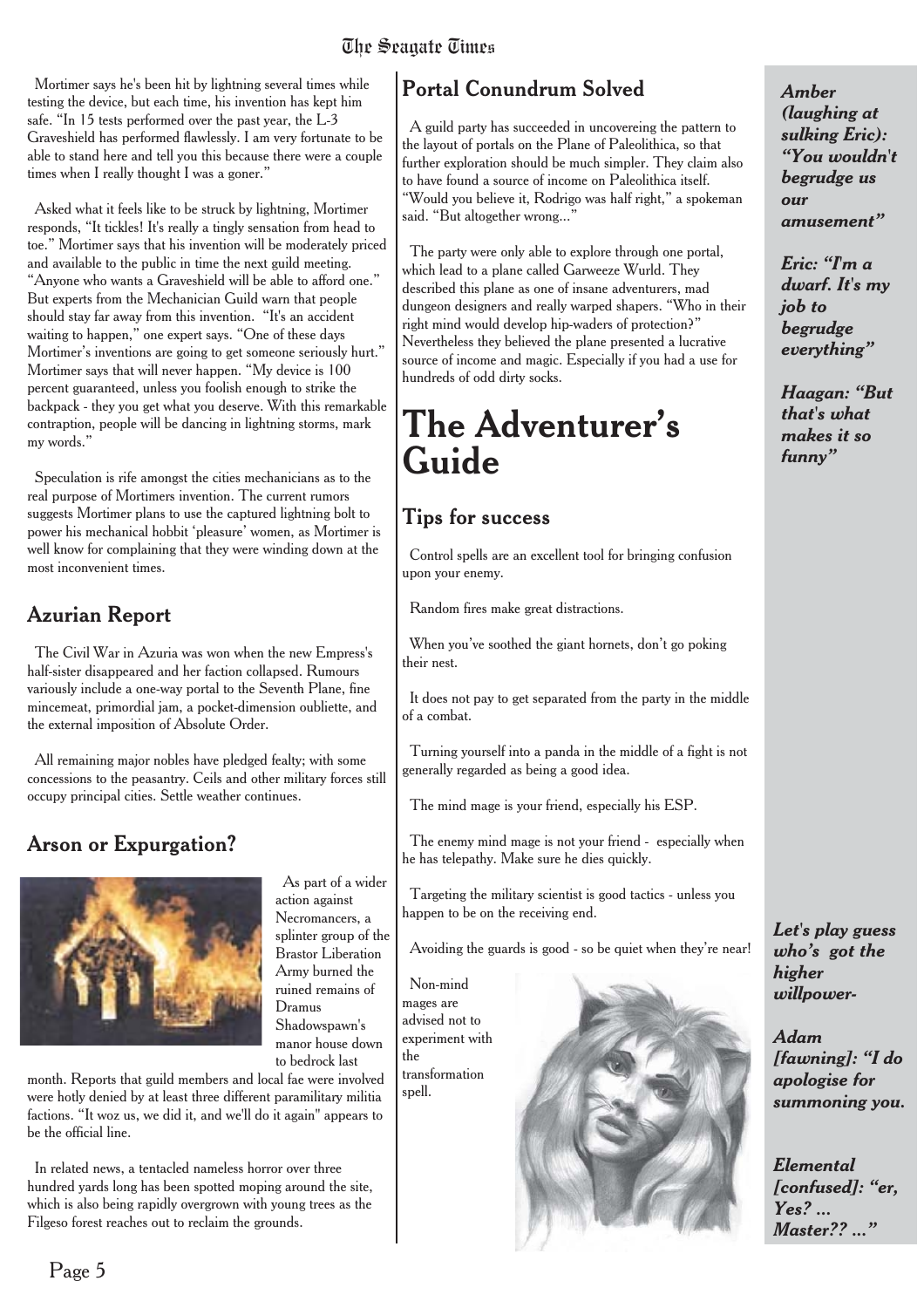## The Seagate Times

#### *Taynel:*

*"It's a brazier, not a brassiere one cup, not two."*

#### *Grizelda:*

*"The architect of this place was an idiot!"*

*Taynel:*

*"No, just bored…"*

## **Starflower's Bestiary**

#### 'Orrible Orcs

With all due respect to certain Guild members, gangs of orcs are one of the most common groups of opponents a Guild party may face, so a study of their behaviour and tactics is of use to any adventurer.

Physically, Orcs are tough, but unattractive. A small percentage of orcs are so ugly that grown persons may quake in their boots at such hideousness. Their skin is leathery and mud-coloured, varying in shade from pale grey to mid tan. Their hair is very coarse and generally sparse and dark. Orcs are not noted for their personal hygiene, most never bothering to wash their clothing, bathe, or cleanse their teeth or hair. As a result their body odour alone is enough to make more sensitive adventurers swoon - and make the party sneaks curse the party orc! Orcs generally live in dark places, often underground, although they are rarely builders, and will generally infest natural cave systems or utilise abandoned dwarven or gnomish complexes. They consequently have good infravision, but are sensitive to bright lights.

Orcs are a violent race, and also a most fecund one. It is often said that orcs would take over the world if they ceased fighting each other - and that if they fail to prevail by war, they will do so by out-breeding everyone else. Orcs have the ability to interbreed with certain other species, most often ogres or other goblinoids, but also with humans. This suggests that far from being bred from elves, magically altered at the whim of some insane power as legend has it, orcs are more likely descended from humans. It is also apparent that the high fertility of orcs mitigates their short lifespan and high mortality rate.

The structure of orcish society is only known by rumour. It is believed that the orcish population includes a disproportionate number of males to females, and those females are rarely seen outside the tribal den. Female orcs are formidable entities, if there is any truth in the saying that the best way to terrify an orc is to remind him of his mother!





#### *Orc adventurer*

The females choose the dominant males to bed, and thus promulgate the species, ensuring that the next generation will be strong and tough - though not necessarily smarter or better looking! An orcish female bears her young in litters of four to eight, and right from the first fight for the mother's milk, an orc's childhood is a struggle for survival, and many fail to make it to adulthood.

It is perhaps due to this violent upbringing that orcs value martial prowess above all else. Orcish mages are rare, and most often of the sort one must call the artillery mage. Fire adepts are especially valued by orcish chieftains, for their sheer destructive power. Orcish tactics tend to the simple the bold frontal assault is a favourite. Do not assume that orcs are stupid, however, because of this fondness for the direct approach. Orcs can be just as sneaky, cunning and nasty as the average adventurer, and their war leaders are frequently skilled in the military sciences. The ordinary orc, while generally lacking in brain, makes up for that deficiency with sheer brawn and aggression. An orc can be a formidable opponent in the melee, skilled in weapons, strong and tough. Orcs favour single-handed slashing weapons such as the scimitar, the tulwar, and the various kinds of axes; often used with round shields. They most often have hardened leather armour, although leaders may have chain armour, sometimes reinforced with plates.

That said, the obvious strategy when dealing with orc incursions is to single out the leaders, military scientists and mages, and take them down first. A good tactic with most opponents, this is particularly effective with orcs, who tend to a very basic command structure. Thus they are likely to degenerate into a disorganised berserk horde when their leaders go down, and are then much easier to deal with. Picking them off in small groups is also a useful tactic. They are sensitive to bright lights and this can be employed effectively against them, especially if you have appropriate magics available. Earth magics are also useful in the underground terrain, and enchanters and mind mages are useful for their ability to sense unseen enemies. Beware of the orcish fondness for utilising the dungeon terrain to their advantage, including making effective use of pits and traps designed by previous owners. In short, treat orcs as intelligent enemies and you are much more likely to survive.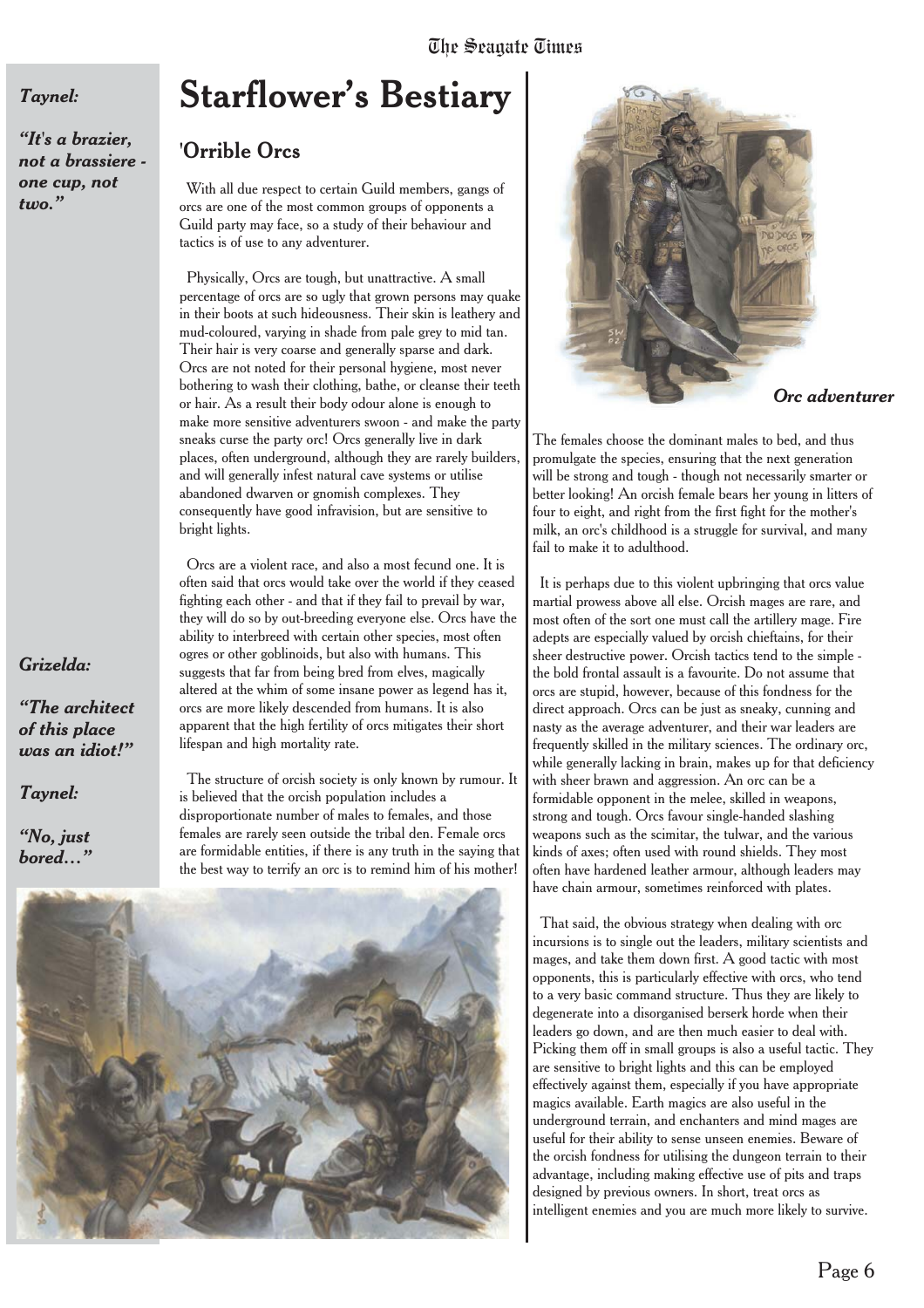## **The Puzzle Column**

## Behind the Dungeon Doors

A party of six adventurers exploring a dungeon came upon a corridor with six numbered doors, three on either side. In a decidedly unusual tactic they lined up, each in front of a door, and opened the doors simultaneously, each then fighting a monster and gaining its treasure. Can you determine which adventurer opened which door, and defeated which monster in order to gain which treasure item?



- The jade pendant and the bugbear were found behind adjacent doors.
- The sapphire brooch was located behind the door between that opened by Edward the Enchanter and the one which concealed the elemental - which is numbered two higher than the door behind which lay the ruby ring, which was opposite the door entered by Ruthless Richard.
- The gargoyle guarded the beryl bracelet behind the door opposite that opened by Will the Wiccan.
- Henry the Hill Giant fought a salamander guarding the treasure in the room opposite that holding the pearl necklace.
- Rob the Orc entered door number one, but the amethyst amulet was hidden behind an even-numbered door beside the door hiding the minotaur.

Treasures: amethyst amulet, beryl bracelet, jade pendant, pearl necklace, ruby ring, sapphire brooch.

Adventurers: Edward the Enchanter, Henry the Hill Giant, Jon the Joker, Ruthless Richard, Rob the Orc, Will the Wiccan.

Monsters: ankheg, bugbear, elemental, gargoyle, minotaur, salamander.

#### Answers to Last Issue's Puzzles:

#### **The Dragon's Boxes:**

Chest 1: 2 emeralds Chest 2: 32 pearls Chest 3: 8 diamonds Chest 4: 1 sapphire Chest 5: 64 rubies Chest 6: 4 opals Chest 7: 16 topazes

**Riddles:** First: diamond

Second: axe

## Get the Power of Fire and Light!

Fire College Invested Items: Dragonflames Rk 10 Weapon of Flames Rk 10 Also Rank 8 Weaponry.

Now with added Radiance for Positive effect on Dark Creatures.

Prices negotiable. Please contact Flamis at the Guild.

#### Trumpets Sought

Have any of you discovered trumpets of special nature while on adventure? If so please contact Father Broc to discuss sale or swap for other items.

## Riddles

If a man carried my burden He would break his back. I am not rich, But leave silver in my track.

With thieves I consort, With the vilest, in short, I'm quite at ease in depravity; Yet all divines use me, And savants can't lose me, For I am the center of gravity.

Weight in my belly, Trees on my back, Nails in my ribs, Feet I do lack.

#### What's Hot

- Killing Fleas with Spectral Warriors.
- Necromancer Control Collars.
- Diety Blessed
- Excrement. Love-sick Earth
- Elementals.
- Ivory.
- Pools of healing potion.
- Armour of protection.
- Madam Flossies'
- Gauntlets of Wussslapping



What's Not

attention. • Pools of acid. • Hip-waders of protection. • Endless corridors. • Chests full of dirty socks.

• Alternate planes created by Evil Dark Binders. • Evil Dark Binders. • Mind Mage Vampyrs. • Being a Necromancer in a Control Collar. • Being the object of a love sick Earth Elemental's



*"I am not a spy and I am confused."*